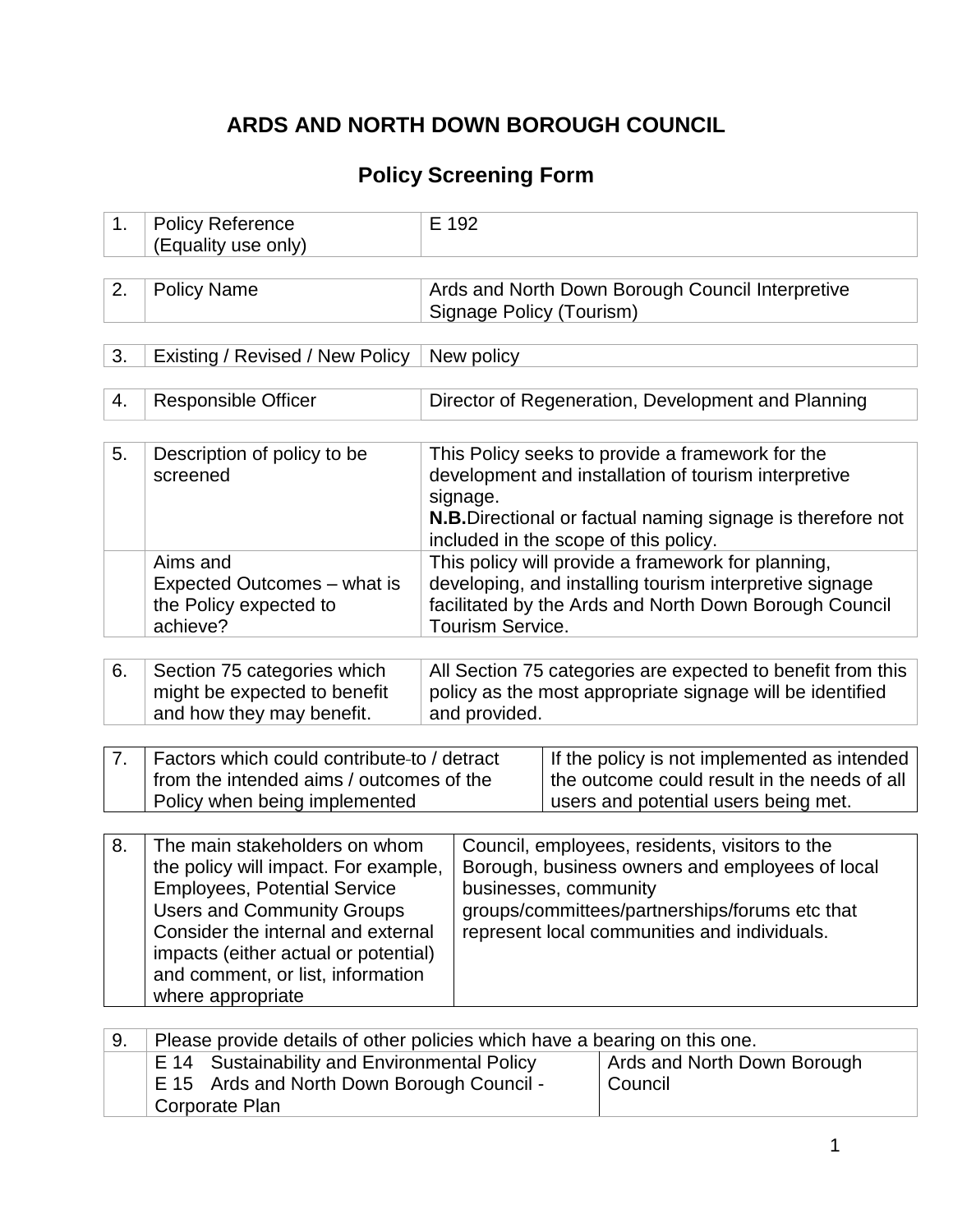| E 27 Lands and Property Policy             |  |
|--------------------------------------------|--|
| E 123 Ards and North Down Borough Council  |  |
| <b>Procurement Policy</b>                  |  |
| E 130 Integrated Tourism, Regeneration and |  |
| <b>Development Strategy</b>                |  |
| E 153 Customer Care Strategy               |  |
| <b>Arts and Heritage Strategy</b>          |  |
| The Big Plan                               |  |

| 10. |                            | Available evidence (quantitative and qualitative) considered as important to encourage |           |          |                    |                          |         |  |  |
|-----|----------------------------|----------------------------------------------------------------------------------------|-----------|----------|--------------------|--------------------------|---------|--|--|
|     | completion in relation to: |                                                                                        |           |          |                    |                          |         |  |  |
|     | Religious                  | <b>Summary:</b> The Northern Ireland Census 2011 (NISRA) statistics for the Borough    |           |          |                    |                          |         |  |  |
|     | <b>Belief</b>              | area showed that 75% are or have been brought up in Protestant and Other               |           |          |                    |                          |         |  |  |
|     |                            | Christian (including Christian related) religions. While this varied across the        |           |          |                    |                          |         |  |  |
|     |                            | borough from 17% in Portaferry ward to 87% in Carrowdore ward this does not            |           |          |                    |                          |         |  |  |
|     |                            | have any relation to this policy. These compared to 48% for Northern Ireland as a      |           |          |                    |                          |         |  |  |
|     |                            | whole.                                                                                 |           |          |                    |                          |         |  |  |
|     |                            | See table below                                                                        |           |          |                    |                          |         |  |  |
|     |                            | Data: Religion or Religion Brought up in (Numbers with % in brackets)                  |           |          |                    |                          |         |  |  |
|     |                            |                                                                                        | All usual | Catholic | Protestant   Other |                          | None    |  |  |
|     |                            |                                                                                        | residents |          | and Other          | Religions                |         |  |  |
|     |                            |                                                                                        |           |          | Christian          |                          |         |  |  |
|     |                            |                                                                                        |           |          | (including         |                          |         |  |  |
|     |                            |                                                                                        |           |          | Christian          |                          |         |  |  |
|     |                            |                                                                                        |           |          | related)           |                          |         |  |  |
|     |                            | Northern                                                                               |           |          |                    |                          |         |  |  |
|     |                            | Ireland                                                                                | 1,810,863 | 817,385  | 875,717            | 16,592                   | 101,169 |  |  |
|     |                            | Ards<br>and                                                                            | $(100\%)$ | (45%)    | (48%)              | (1%)                     | (6%)    |  |  |
|     |                            | <b>North</b>                                                                           |           |          |                    |                          |         |  |  |
|     |                            | Down                                                                                   |           |          |                    |                          |         |  |  |
|     |                            |                                                                                        |           |          |                    |                          |         |  |  |
|     |                            | Borough<br>Council                                                                     | 156,672   | 20,550   | 117,589            | 1,729                    | 16,804  |  |  |
|     |                            | Source: Religion or religion brought up in. Census 2011, NISRA                         | $(100\%)$ | (13%)    | (75%)              | (1%)                     | (11%)   |  |  |
|     | <b>Political</b>           | Summary: Electoral Office data from recent Local Government elections detail           |           |          |                    |                          |         |  |  |
|     | Opinion                    | the political representation on Ards and North Down Council, The Stormont              |           |          |                    |                          |         |  |  |
|     |                            | Executive for this electoral area and Westminster election. This data is an            |           |          |                    |                          |         |  |  |
|     |                            | approximate measure of political opinion of the voting electorate within the           |           |          |                    |                          |         |  |  |
|     |                            | Borough. Turnout to vote in North Down and Strangford constituencies tend to be        |           |          |                    |                          |         |  |  |
|     |                            | lower than the rest of NI suggesting less strong political opinions. Of those who      |           |          |                    |                          |         |  |  |
|     |                            | do turn out, the results show preferences for voting Unionist parties.                 |           |          |                    |                          |         |  |  |
|     |                            | See table below                                                                        |           |          |                    |                          |         |  |  |
|     |                            | <b>Data: Council Election results</b>                                                  |           |          |                    |                          |         |  |  |
|     |                            | The most recent local council election (2 <sup>nd</sup> May 2019) showed:              |           |          |                    |                          |         |  |  |
|     |                            |                                                                                        |           |          |                    | <b>Elected Candidate</b> |         |  |  |
|     |                            |                                                                                        |           |          |                    |                          |         |  |  |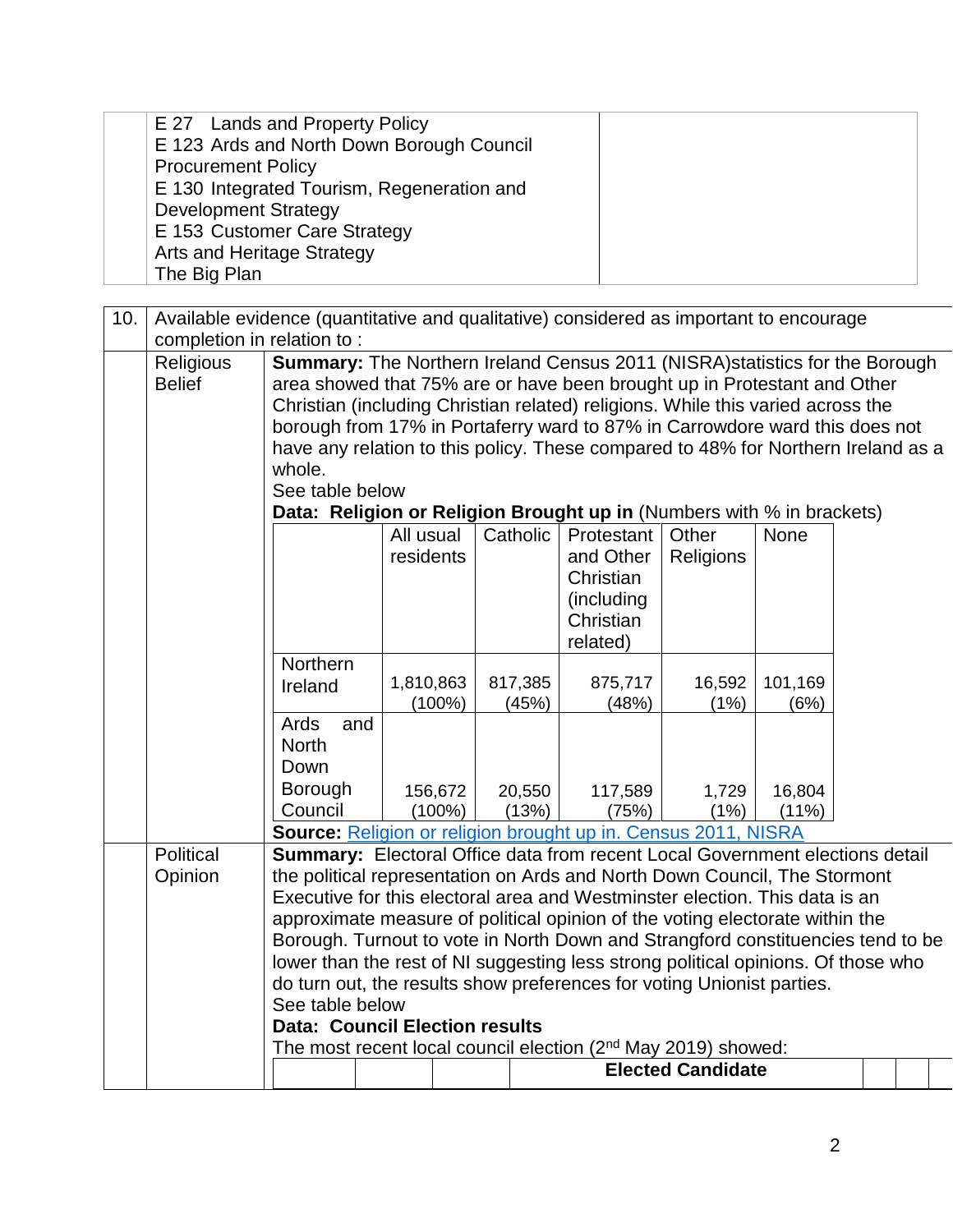|                 |                                                                                                                                                                                                                                           | Eligible<br>Elector<br>ate | Votes<br>Polled<br>(%<br>Turnou<br>t) | <b>AUD</b>     | Sinn Féin | $\exists$           | <b>SDLP</b> | Alliance       | Independent | $\geq$       | Green        | $\frac{p}{q}$ | Aontu        | <b>CCLA</b>  |
|-----------------|-------------------------------------------------------------------------------------------------------------------------------------------------------------------------------------------------------------------------------------------|----------------------------|---------------------------------------|----------------|-----------|---------------------|-------------|----------------|-------------|--------------|--------------|---------------|--------------|--------------|
|                 | Northern<br>Ireland                                                                                                                                                                                                                       | 1,305,55<br>3              | 687,733<br>(52.7%)                    | 122            | 105       | $\overline{7}$<br>5 | 59          | 53             | 24          | 6            | 8            | 3             | $\mathbf{1}$ | $\mathbf{1}$ |
|                 | Ards and<br>North<br>Down<br>Borough<br>Council                                                                                                                                                                                           | 112,077                    | 47,161<br>$(42.1\%)$                  | 14             |           | 8                   | 1           | 10             | 3           | 1            | $\mathbf{3}$ |               |              |              |
|                 | Ards<br>Peninsul<br>a (DEA)                                                                                                                                                                                                               | 16,656                     | 7,369<br>$(44.2\%)$                   | $\mathfrak{S}$ |           | 1                   | 1           | 1              |             |              |              |               |              |              |
|                 | Bangor<br>Central<br>(DEA)                                                                                                                                                                                                                | 17,194                     | 6,678<br>(38.8%)                      | $\overline{2}$ |           | 1                   |             | 1              | 1           |              | 1            |               |              |              |
|                 | Bangor<br>East and<br>Donagha<br>dee<br>(DEA)                                                                                                                                                                                             | 16,956                     | 6,915<br>$(40.8\%)$                   | $\overline{2}$ |           | $\overline{2}$      |             | 1              | 1           |              |              |               |              |              |
|                 | Bangor<br>West<br>(DEA)                                                                                                                                                                                                                   | 13,479                     | 5,448<br>$(40.4\%)$                   | 1              |           | 1                   |             | $\overline{2}$ |             |              | 1            |               |              |              |
|                 | Comber<br>(DEA)                                                                                                                                                                                                                           | 13,681                     | 6,272<br>$(45.8\%)$                   | $\overline{2}$ |           | 1                   |             | 1              |             | $\mathbf{1}$ |              |               |              |              |
|                 | Holywoo<br>d and<br>Clandebo<br>ye (DEA)                                                                                                                                                                                                  | 14,158                     | 6,229<br>$(44.0\%)$                   | 1              |           | 1                   |             | $\overline{2}$ |             |              | 1            |               |              |              |
|                 | Newtown<br>ards<br>(DEA)<br><b>Source: The Electoral Office, NI</b>                                                                                                                                                                       | 19,953                     | 8,250<br>$(41.4\%)$                   | 3              |           | 1                   |             | $\overline{2}$ | 1           |              |              |               |              |              |
| Racial<br>Group | Summary: NISRA, NINIS and Northern Ireland Strategic Migration Partnership<br>data provide up to date data. The 2011 census showed that 32,000 (1.8%) of the<br>usually resident population in Northern Ireland is from a minority ethnic |                            |                                       |                |           |                     |             |                |             |              |              |               |              |              |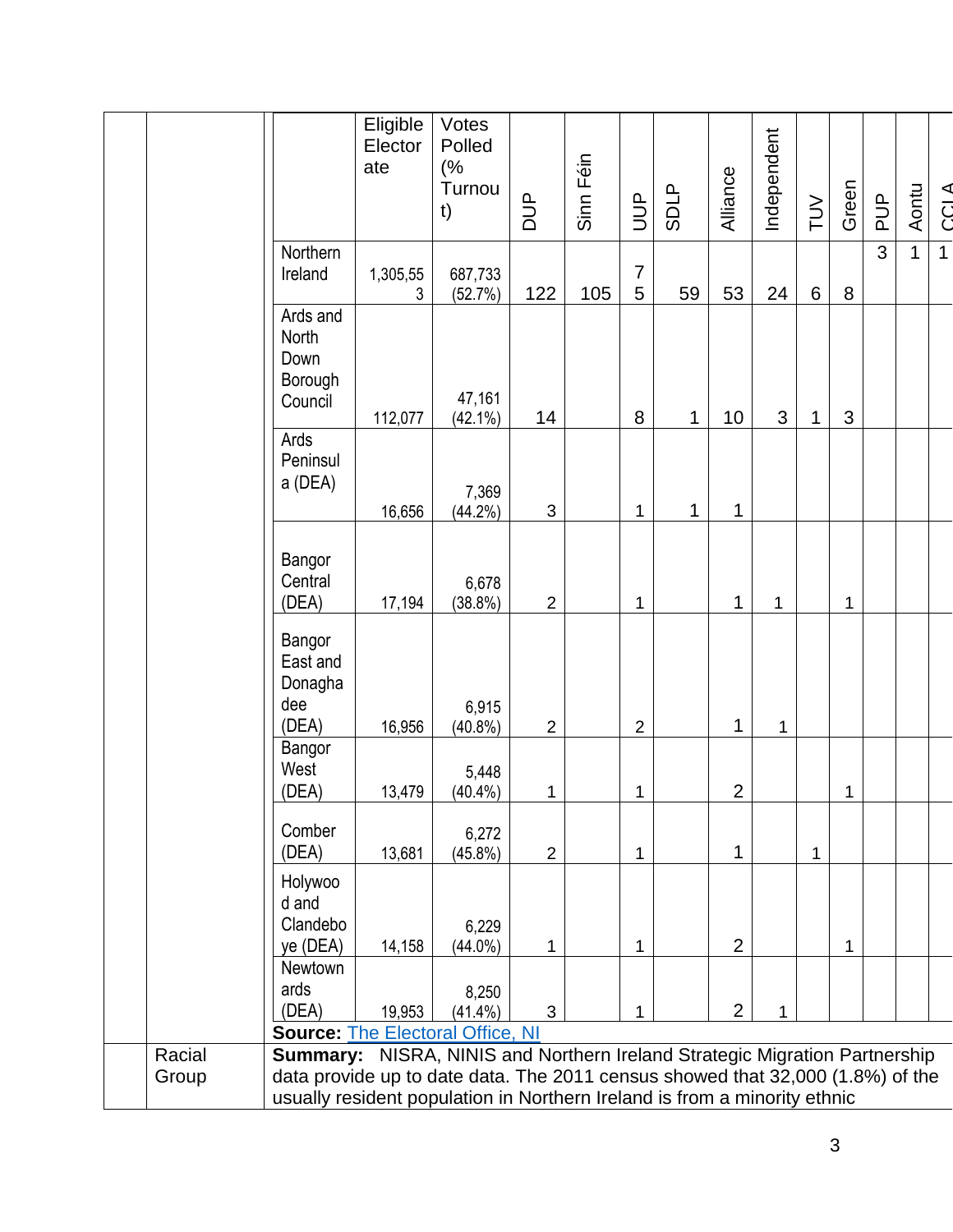|                                           | All usual<br>residents | White                  | Chinese          | Indian           | <b>Banglades</b>                | Other                      | Black                                  | Black                                         | Mixed                                  | Other                              |
|-------------------------------------------|------------------------|------------------------|------------------|------------------|---------------------------------|----------------------------|----------------------------------------|-----------------------------------------------|----------------------------------------|------------------------------------|
| Northern Ireland                          | 1,810,863<br>$(100\%)$ | 1,778,<br>449<br>(98%) | 6,303<br>$(0\%)$ | 6,198<br>$(0\%)$ | 54<br>0<br>(0)<br>%             | 6,0<br>89<br>(0)<br>$%$ )  | 2,3<br>45<br>(0)<br>$%$ )              | 12<br>71<br>(0)<br>%                          | 6,0<br>14<br>(0)<br>$%$ )              | $\overline{3,6}$<br>54<br>(0)<br>% |
| Ards and North<br>Down Borough<br>Council | 156,672<br>$(100\%)$   | 154,36<br>5<br>(99%)   | 406<br>$(0\%)$   | 283<br>$(0\%)$   | 17<br>7<br>(0)<br>$%$ )         | 41<br>5<br>(0)<br>$%$ )    | $\overline{13}$<br>9<br>(0)<br>$%$ )   | $\overline{13}$<br>$\overline{2}$<br>(0)<br>% | 55<br>6<br>(0)<br>$%$ )                | 19<br>9<br>(0)<br>$%$ )            |
| Ards Peninsula                            | 156,672<br>$(100\%)$   | 23,367<br>(99%)        | 26 (0%)          | 19<br>$(0\%)$    | 5<br>(0)<br>$%$ )               | 19<br>(0)<br>$%$ )         | 6<br>(0)<br>$%$ )                      | $\overline{2}$<br>(0)<br>$\%$ )               | 51<br>(0)<br>$%$ )<br>11               | 29<br>(0)<br>$%$ )                 |
| <b>Bangor Central</b>                     | 23,524<br>$(100\%)$    | 24,469<br>(98%)        | 105<br>$(0\%)$   | 43<br>$(0\%)$    | 17<br>(0)<br>$%$ )              | 43<br>(0)<br>$%$ )         | 26<br>(0)<br>$%$ )                     | 32<br>(0)<br>$%$ )                            | 9<br>(0)<br>$%$ )                      | 38<br>(0)<br>$%$ )                 |
| <b>Bangor East</b><br>and<br>Donaghadee   | 24,892<br>$(100\%)$    | 22,648<br>(99%)        | 56 (0%)          | 27<br>$(0\%)$    | 10<br>(0)<br>$%$ )              | 91<br>(0)<br>$%$ )         | 11<br>(0)<br>$\overline{\frac{9}{6}})$ | $\overline{2}$<br>(0)<br>$\frac{9}{6}$        | 82<br>(0)<br>$%$ )                     | 19<br>(0)<br>$%$ )                 |
| <b>Bangor West</b>                        | 22,946<br>$(100\%)$    | 17,763<br>(98%)        | 19 (0%)          | 135              | $\overline{2}$<br>(0)<br>%<br>9 | 11<br>6<br>$\overline{35}$ | 3<br>(0)<br>%<br>4                     | $\overline{26}$<br>(0)<br>%<br>8              | 73<br>(0)<br>$%$ )<br>55               | $\overline{15}$<br>(0)<br>%<br>17  |
| Comber                                    | 18,152<br>(100%)       | 18,216<br>(99%)        | $30(0\%)$        | 8(0%)            | (0)<br>$\dot{\%}$               | (0)<br>$\dot{\%}$          | $^{(0}_{%)}$                           | (0)<br>$\dot{\%})$                            | (0)<br>$\overline{\frac{9}{6}})$<br>10 | (0)<br>$\dot{\%})$                 |
| Holywood and<br>Clandeboye                | 18,382<br>$(100\%)$    | 20,061<br>(98%)        | 65 (0%)          | 31<br>$(0\%)$    | 23<br>(0)<br>$\frac{9}{6}$      | 81<br>(0)<br>$%$ )         | 81<br>(0)<br>$\frac{9}{6}$             | 56<br>(0)<br>$\frac{9}{6}$                    | 1<br>(0)<br>$%$ )                      | 61<br>(0)<br>$\frac{9}{6}$         |
|                                           | 20,560                 | 27,841<br>(99%)        | 105<br>$(0\%)$   | 20<br>$(0\%)$    | 11<br>(0)<br>$\frac{9}{0}$      | 30<br>(0)<br>$%$ )         | 8<br>(0)<br>$%$ )                      | 6<br>(0)<br>$%$ )                             | 75<br>(0)<br>$%$ )                     | 20<br>(0)<br>$%$ )                 |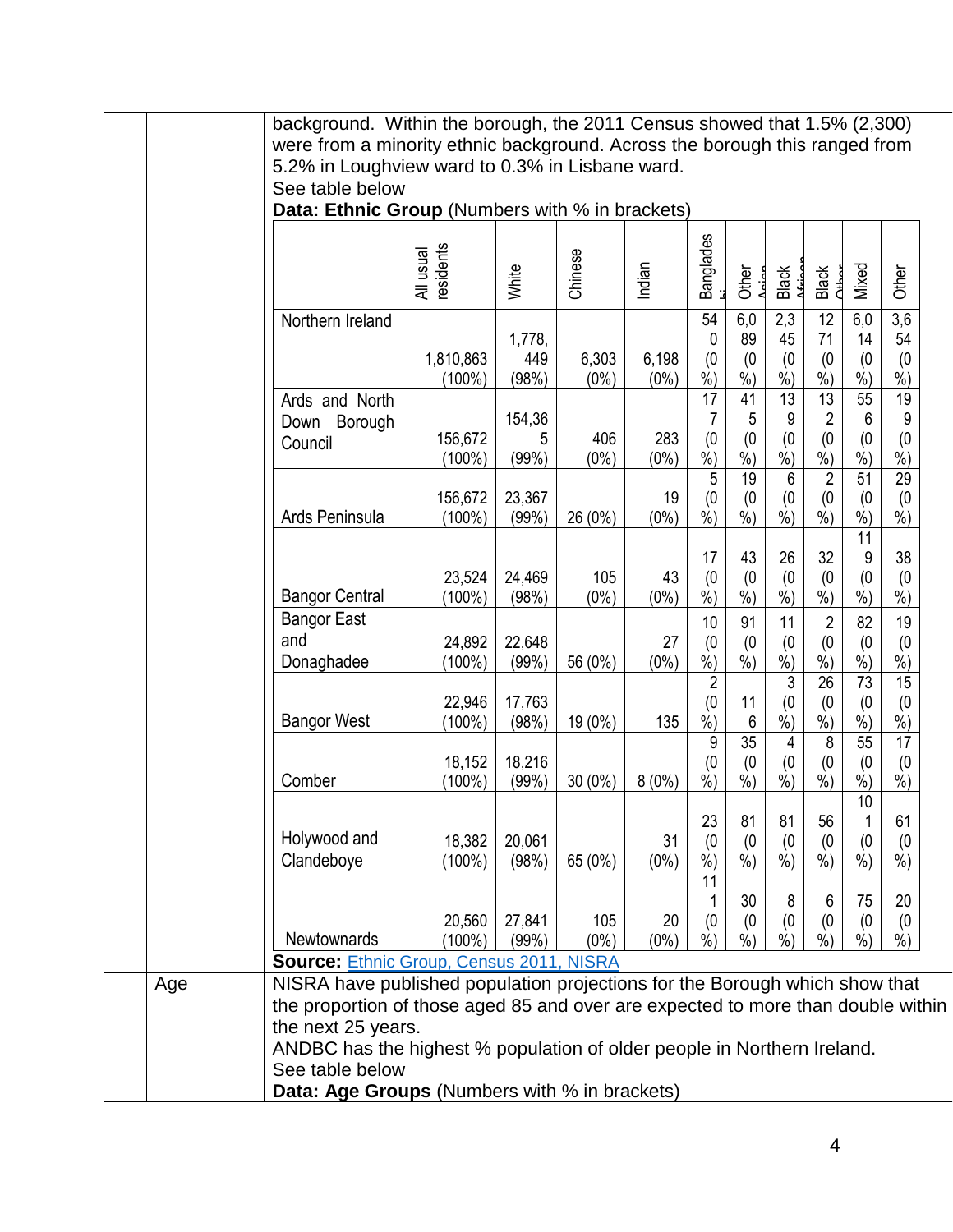|                                 |                                                                                                                                                                                                                                                                                                                                                                                                                                                                                                                                                                                                                                       |                        | $0 - 15$                          |                                             | 16-39                            |                                                | 40-64                                                                   |                                             | $65+$                                         | Total                                                                 |
|---------------------------------|---------------------------------------------------------------------------------------------------------------------------------------------------------------------------------------------------------------------------------------------------------------------------------------------------------------------------------------------------------------------------------------------------------------------------------------------------------------------------------------------------------------------------------------------------------------------------------------------------------------------------------------|------------------------|-----------------------------------|---------------------------------------------|----------------------------------|------------------------------------------------|-------------------------------------------------------------------------|---------------------------------------------|-----------------------------------------------|-----------------------------------------------------------------------|
|                                 | Northern Ireland                                                                                                                                                                                                                                                                                                                                                                                                                                                                                                                                                                                                                      | 385,200                |                                   |                                             | 583,116                          |                                                | 591,481                                                                 | 291,824                                     |                                               | 1,851,621                                                             |
|                                 |                                                                                                                                                                                                                                                                                                                                                                                                                                                                                                                                                                                                                                       |                        | (21%)                             |                                             | (31%)                            |                                                | (32%)                                                                   |                                             | (16%)                                         | (100%)                                                                |
|                                 | Ards<br>and                                                                                                                                                                                                                                                                                                                                                                                                                                                                                                                                                                                                                           | <b>North</b>           |                                   |                                             |                                  |                                                |                                                                         |                                             |                                               |                                                                       |
|                                 | Borough<br>Down                                                                                                                                                                                                                                                                                                                                                                                                                                                                                                                                                                                                                       |                        | 29,801                            |                                             | 43,239                           |                                                | 54,094                                                                  |                                             | 31,663                                        | 158,797                                                               |
|                                 | Council<br><b>Sources: Demography and Methodology Branch, NISRA</b>                                                                                                                                                                                                                                                                                                                                                                                                                                                                                                                                                                   |                        | (19%)                             |                                             | (27%)                            |                                                | (34%)                                                                   |                                             | (20%)                                         | $(100\%)$                                                             |
|                                 | <b>World Health Organization</b>                                                                                                                                                                                                                                                                                                                                                                                                                                                                                                                                                                                                      |                        |                                   |                                             |                                  |                                                |                                                                         |                                             |                                               |                                                                       |
| <b>Marital</b><br><b>Status</b> | The 2011 Northern Ireland Census showed that 48% of adults (those aged over<br>16 years of age) in Northern Ireland were either married or in a registered same-<br>sex civil partnership. Within the borough, 54% of adults fell into this category.<br>This varies across the borough from 36% in Central (Ards) ward to 64% in<br>Lisbane ward.<br>See table below                                                                                                                                                                                                                                                                 |                        |                                   |                                             |                                  |                                                |                                                                         |                                             |                                               |                                                                       |
|                                 | Data: Marital Status (All aged 16+) (Numbers with % in brackets)                                                                                                                                                                                                                                                                                                                                                                                                                                                                                                                                                                      |                        |                                   |                                             |                                  |                                                |                                                                         |                                             |                                               |                                                                       |
|                                 |                                                                                                                                                                                                                                                                                                                                                                                                                                                                                                                                                                                                                                       | All usual residents    | married or never<br>Single (never | sex civil partnership<br>registered a same- | Married                          | In a registered same-<br>sex civil partnership | legally married or still<br>legally in a same-sex<br>civil partnership) | Divorced or formerly<br>in a same-sex civil | partnership which is<br>now legally dissolved | Widowed or surviving<br>partner from a same-<br>sex civil partnership |
|                                 | Northern<br>Ireland                                                                                                                                                                                                                                                                                                                                                                                                                                                                                                                                                                                                                   | 1,431,540<br>$(100\%)$ | 517,393                           | (36%)                                       | 68<br>0,8<br>31<br>(48)<br>$%$ ) | 1,2<br>43<br>(0)<br>%                          | 56,91<br>1<br>(4% )                                                     |                                             | 78,074<br>(5%)                                | 97,088<br>(7%)                                                        |
|                                 | Ards<br>and<br><b>North</b><br>Down<br><b>Borough</b><br>Council<br><b>Source: Northern Ireland 2011 Census, Marital Status</b>                                                                                                                                                                                                                                                                                                                                                                                                                                                                                                       | 126,945<br>$(100\%)$   |                                   | 36,730<br>(29%)                             | 67,<br>86<br>6<br>(53)<br>%)     | 12<br>3<br>(0)<br>$%$ )                        | 4,328<br>(3%)                                                           |                                             | 8,548<br>(7%)                                 | 9,350<br>(7%)                                                         |
| Sexual                          | <b>Summary:</b> It should be noted that no reliable data is available on sexual                                                                                                                                                                                                                                                                                                                                                                                                                                                                                                                                                       |                        |                                   |                                             |                                  |                                                |                                                                         |                                             |                                               |                                                                       |
| orientation                     | orientation-NISRA are currently examining methodology on how to measure this.<br>However, the 2011 census indicates that less than 1% of the Northern Ireland<br>adult population (those aged 16 years and over) were in a registered same-sex<br>civil partnership. This was similar to the borough as a whole. The Continuous<br>Household Survey in Northern Ireland estimated this figure between 0.9% and<br>1.9% in 2015-2016. The Office for National Statistics estimates a similar range for<br>the United Kingdom (1.7%).<br><b>Source: Northern Ireland 2011 Census, Marital Status</b><br><b>ONS 2015 Sexual Identity</b> |                        |                                   |                                             |                                  |                                                |                                                                         |                                             |                                               |                                                                       |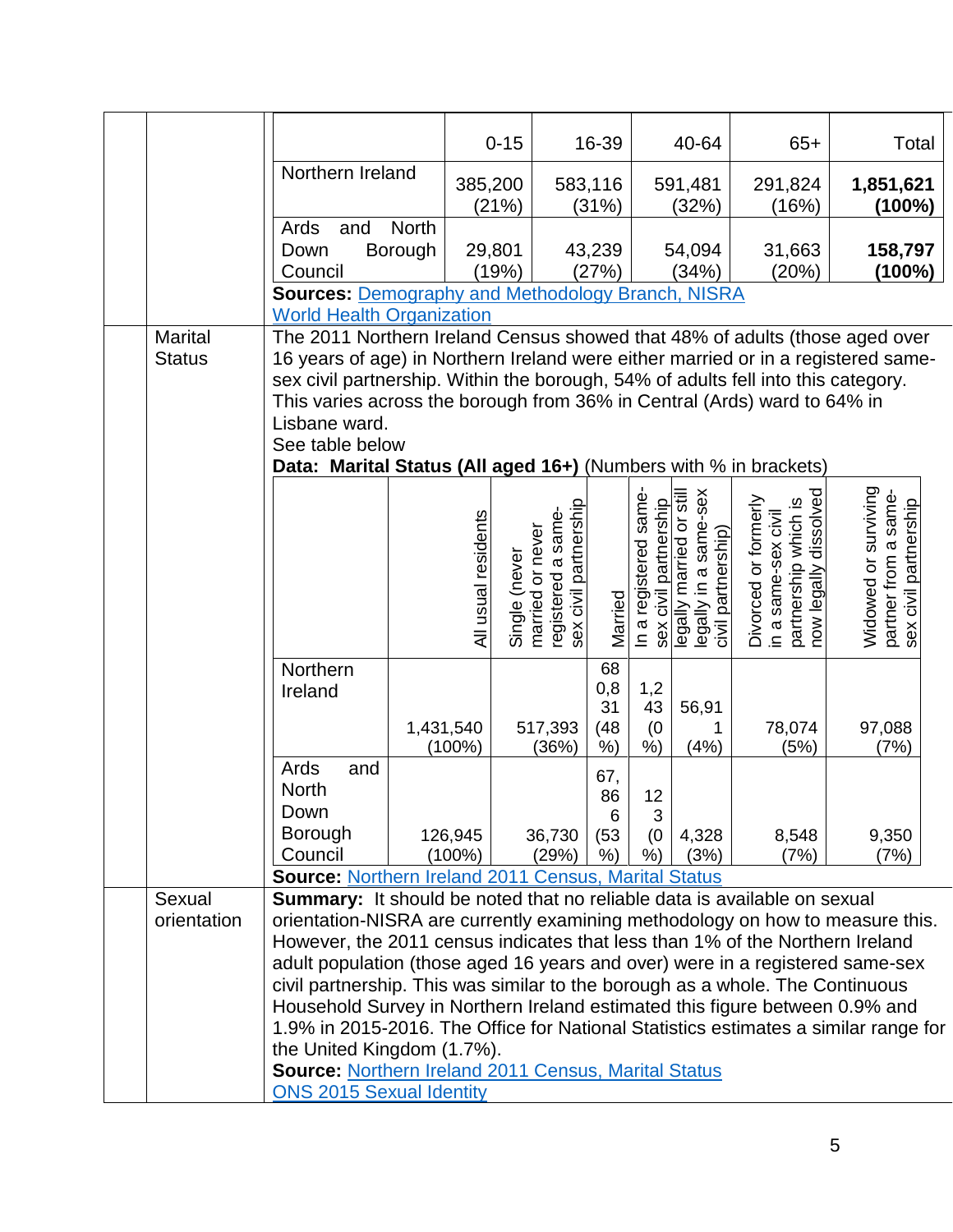| Men &<br>Women    | According to census (NISRA) almost half of the population of Northern Ireland<br>were male (49%) and this was similar throughout Ards and North Down Borough |              |              |                  |         |                             |     |
|-------------------|--------------------------------------------------------------------------------------------------------------------------------------------------------------|--------------|--------------|------------------|---------|-----------------------------|-----|
| generally         | Council (48%). See table below<br>Data:                                                                                                                      |              |              |                  |         |                             |     |
|                   |                                                                                                                                                              |              |              |                  |         |                             |     |
|                   |                                                                                                                                                              |              | <b>Males</b> |                  | Females |                             | All |
|                   | Northern Ireland                                                                                                                                             |              |              |                  |         | 1,810,863                   |     |
|                   |                                                                                                                                                              | 887,323 (49% |              | 923,540 (51%)    |         | (100%)                      |     |
|                   | Ards and North<br>Down                                                                                                                                       |              |              |                  |         |                             |     |
|                   | <b>Borough Council</b>                                                                                                                                       | 75,920 (48%) |              | 80,752 (52%)     |         | 156,672(100%)               |     |
|                   | Source: Age Structure, Census 2011, NISRA                                                                                                                    |              |              |                  |         |                             |     |
|                   | Review of statistical classification and delineation of settlements, NISRA                                                                                   |              |              |                  |         |                             |     |
| <b>Disability</b> | The 2011 Census (NISRA) showed that 20% of the population in Ards and North                                                                                  |              |              |                  |         |                             |     |
|                   | Down area had a health issue or disability (including those related to old age)                                                                              |              |              |                  |         |                             |     |
|                   | which has lasted or expected to last at least 12 months. (This was similar to the                                                                            |              |              |                  |         |                             |     |
|                   | Northern Ireland figure of 21%.)                                                                                                                             |              |              |                  |         |                             |     |
|                   | <b>Disability Living Allowances, 2015</b>                                                                                                                    |              |              | 2015 (Disability |         | 2015 (Multiple              |     |
|                   |                                                                                                                                                              |              |              | Living           |         | <b>Disability Benefits)</b> |     |
|                   |                                                                                                                                                              |              |              | Allowance        |         | *MDB is                     |     |
|                   |                                                                                                                                                              |              |              | Recipients)      |         | aggregated data             |     |
|                   |                                                                                                                                                              |              |              |                  |         | from Attendance             |     |
|                   |                                                                                                                                                              |              |              |                  |         | Allowance,                  |     |
|                   |                                                                                                                                                              |              |              |                  |         | <b>Disability Living</b>    |     |
|                   |                                                                                                                                                              |              |              |                  |         | Allowance,                  |     |
|                   |                                                                                                                                                              |              |              |                  |         | <b>Incapacity Benefit</b>   |     |
|                   |                                                                                                                                                              |              |              |                  |         | and Severe                  |     |
|                   |                                                                                                                                                              |              |              |                  |         | <b>Disablement</b>          |     |
|                   |                                                                                                                                                              |              |              |                  |         | Allowance data,             |     |
|                   |                                                                                                                                                              |              |              |                  |         | and data for                |     |
|                   |                                                                                                                                                              |              |              |                  |         | <b>Employment and</b>       |     |
|                   |                                                                                                                                                              |              |              |                  |         | Support allowance           |     |
|                   | Northern Ireland                                                                                                                                             |              |              | 209,280          |         | 251,490                     |     |
|                   | Ards and North Down Borough                                                                                                                                  |              |              |                  |         |                             |     |
|                   | Council                                                                                                                                                      |              |              | 13,840           |         | 18,080                      |     |
|                   | Ards Peninsula                                                                                                                                               |              |              | 2,920            |         | n/a                         |     |
|                   | <b>Bangor Central</b>                                                                                                                                        |              |              | 2,250            |         | n/a                         |     |
|                   | <b>Bangor East and Donaghadee</b>                                                                                                                            |              |              | 1,740            |         | n/a                         |     |
|                   | <b>Bangor West</b>                                                                                                                                           |              |              | 1,650            |         | n/a                         |     |
|                   | Comber                                                                                                                                                       |              |              | 1,270            |         | n/a                         |     |
|                   | Holywood and Clandeboye                                                                                                                                      |              |              | 1,180            |         | n/a                         |     |
|                   | <b>Newtownards</b>                                                                                                                                           |              |              | 2,840            |         | n/a                         |     |
|                   | Northern Ireland Census 2011 Long-term health problem or disability by long-                                                                                 |              |              |                  |         |                             |     |
|                   | term problem or disability                                                                                                                                   |              |              |                  |         |                             |     |
| Dependents        | <b>Summary:</b> In considering this dimension the following have been included:                                                                              |              |              |                  |         |                             |     |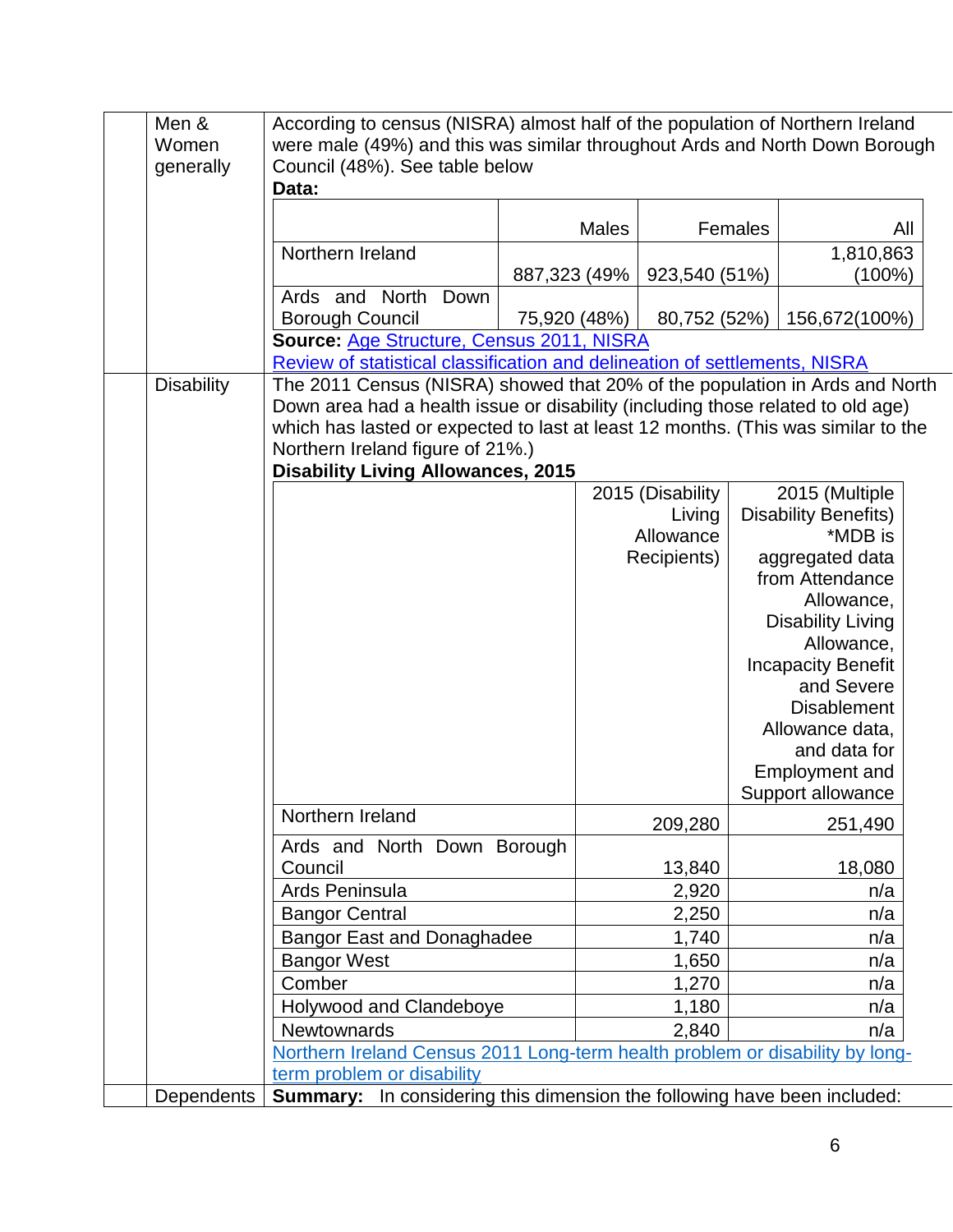| persons with responsibility for the care of a child, children, a person with a   |
|----------------------------------------------------------------------------------|
| disability and or an older person. According to the Continuous Household Survey, |
| 2013-2016, 37% of Ards and North Down claimed to have a dependent (This did      |
| not differentiate on the type of dependent).                                     |
| According to the 2011 Census, 7,474 households in Ards and North Down had a      |
| dependent child under the age of 4 (This might give an indication on the numbers |
| who would have buggies or prams).                                                |
| <b>Sources: Continuous Household Survey</b>                                      |

| 11.1 |                          | Based on data previously provided what are the needs, experiences and priorities for each |
|------|--------------------------|-------------------------------------------------------------------------------------------|
|      |                          | of the following categories, in relation to this policy/decision?                         |
|      | <b>Religious Belief</b>  | Any individual accessing this information will have                                       |
|      | <b>Political Opinion</b> | expectations of how they will receive it and where. Each                                  |
|      | <b>Racial Group</b>      | individual will have particular needs. The range of methods                               |
|      | Age                      | identified which have the potential to be used will be chosen                             |
|      | <b>Marital Status</b>    | based on the area, needs of users and potential users, where                              |
|      | Sexual orientation       | the information may be accessed, when the information will                                |
|      | Men & Women generally    | be made available and will include the option of how to                                   |
|      | <b>Disability</b>        | request an alternative format if required.                                                |
|      | <b>Dependents</b>        |                                                                                           |

# **Does this Policy require an Equality Impact Assessment?**

|                          | What is the likely impact on equality of opportunity for each of the Section 75 categories? |                  |
|--------------------------|---------------------------------------------------------------------------------------------|------------------|
|                          | Detail of Impact                                                                            | Level of Impact  |
|                          |                                                                                             | Minor/Major/None |
| <b>Religious Belief</b>  | The breadth of needs for users                                                              | <b>None</b>      |
| <b>Political Opinion</b> | and potential users has been                                                                |                  |
| <b>Racial Group</b>      | explored in policy development                                                              |                  |
| Age                      | and from previous experiences                                                               |                  |
| <b>Marital Status</b>    | and requests. The type of                                                                   |                  |
| Sexual orientation       | methods and their usage has                                                                 |                  |
| Men & Women generally    | been considered for each Section                                                            |                  |
| <b>Disability</b>        | 75 category.                                                                                |                  |
| <b>Dependents</b>        |                                                                                             |                  |

| 2. | Are there opportunities to better promote equality of opportunity for people within the<br>Section 75 equality categories? |                                                                                                                |  |  |  |  |  |  |
|----|----------------------------------------------------------------------------------------------------------------------------|----------------------------------------------------------------------------------------------------------------|--|--|--|--|--|--|
|    |                                                                                                                            | If "Yes", provide details $\parallel$ If "No", provide details                                                 |  |  |  |  |  |  |
|    | <b>Religious Belief</b>                                                                                                    | No as the breath of methods identified have taken into<br>consideration previous experiences and requests. The |  |  |  |  |  |  |
|    | <b>Political Opinion</b>                                                                                                   |                                                                                                                |  |  |  |  |  |  |
|    | <b>Racial Group</b>                                                                                                        | policy will ensure the need to record new request formats                                                      |  |  |  |  |  |  |
|    | Age                                                                                                                        | and embed them within the policy.                                                                              |  |  |  |  |  |  |
|    | <b>Marital Status</b>                                                                                                      |                                                                                                                |  |  |  |  |  |  |
|    | Sexual orientation                                                                                                         |                                                                                                                |  |  |  |  |  |  |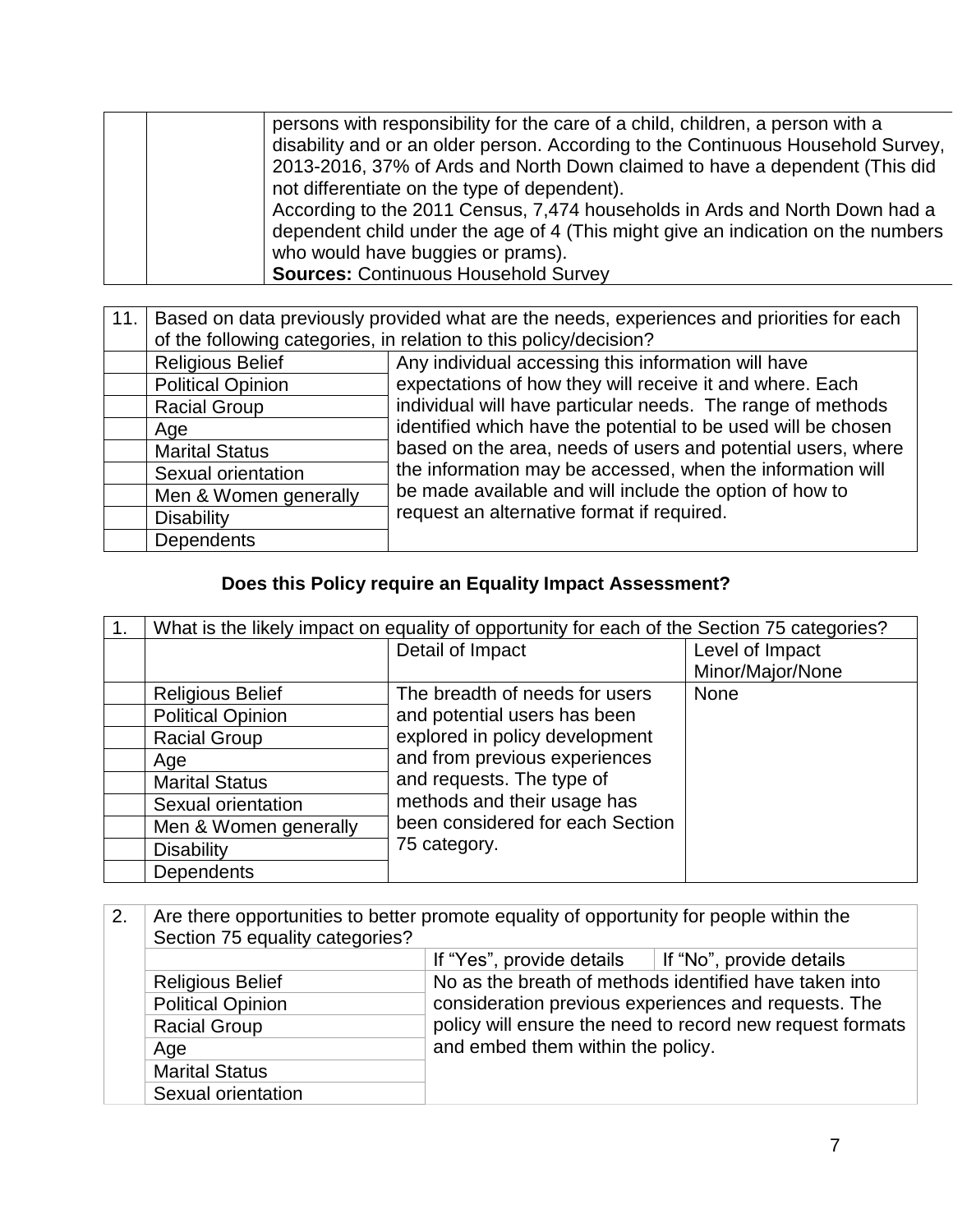| Men & Women generally         |  |
|-------------------------------|--|
| Dieobility<br><b>DISADIII</b> |  |
| <b>Dependents</b>             |  |

3. To what extent is the Policy likely to impact on Good Relations between people of different religious belief, political opinion or racial group? Details of Impact Level of Impact Minor/Major/None Religious Belief The policy will work to ensure good relations is Political Opinion embedded in the delivery methods. Racial Group

| 4. | Are there opportunities to better promote Good Relations between people of different<br>religious belief, political opinion or racial group? |                                                           |  |  |
|----|----------------------------------------------------------------------------------------------------------------------------------------------|-----------------------------------------------------------|--|--|
|    |                                                                                                                                              | If "Yes" provide details<br>If "No" provide details       |  |  |
|    | <b>Religious Belief</b>                                                                                                                      | No as good relations will be embedded in policy delivery. |  |  |
|    | <b>Political Opinion</b>                                                                                                                     |                                                           |  |  |
|    |                                                                                                                                              |                                                           |  |  |

## Additional Considerations

|  | <b>Multiple Identity Considerations</b>                                                                                                                                                                                                                                                                                 | Details of Impact or potential impact<br>(Positive/Negative)                                                                                                                                                                                                                                                                                                                                 |
|--|-------------------------------------------------------------------------------------------------------------------------------------------------------------------------------------------------------------------------------------------------------------------------------------------------------------------------|----------------------------------------------------------------------------------------------------------------------------------------------------------------------------------------------------------------------------------------------------------------------------------------------------------------------------------------------------------------------------------------------|
|  | Are there any potential impacts of the<br>policy decision on people with multiple<br>identities?<br>(e.g. disabled minority ethnic persons).<br>Where appropriate provide details of data<br>on the impact of the policy on people with<br>multiple identities.<br>Specify relevant Section 75 categories<br>concerned. | Any individual accessing the Interpretive<br>Signage at any location will have their unique<br>multiple identity.<br>Their specific needs will be met where a<br>reasonable adjustment is required. However,<br>based on previous requests and anticipated<br>needs it is hoped the majority of needs will be<br>met in the planning and delivery of this policy<br>across the Council area. |

#### **Disability Discrimination Order (NI) 2006**

| Does this proposed policy  | Yes / No | Explain your reasoning: |
|----------------------------|----------|-------------------------|
| provide an opportunity to: |          |                         |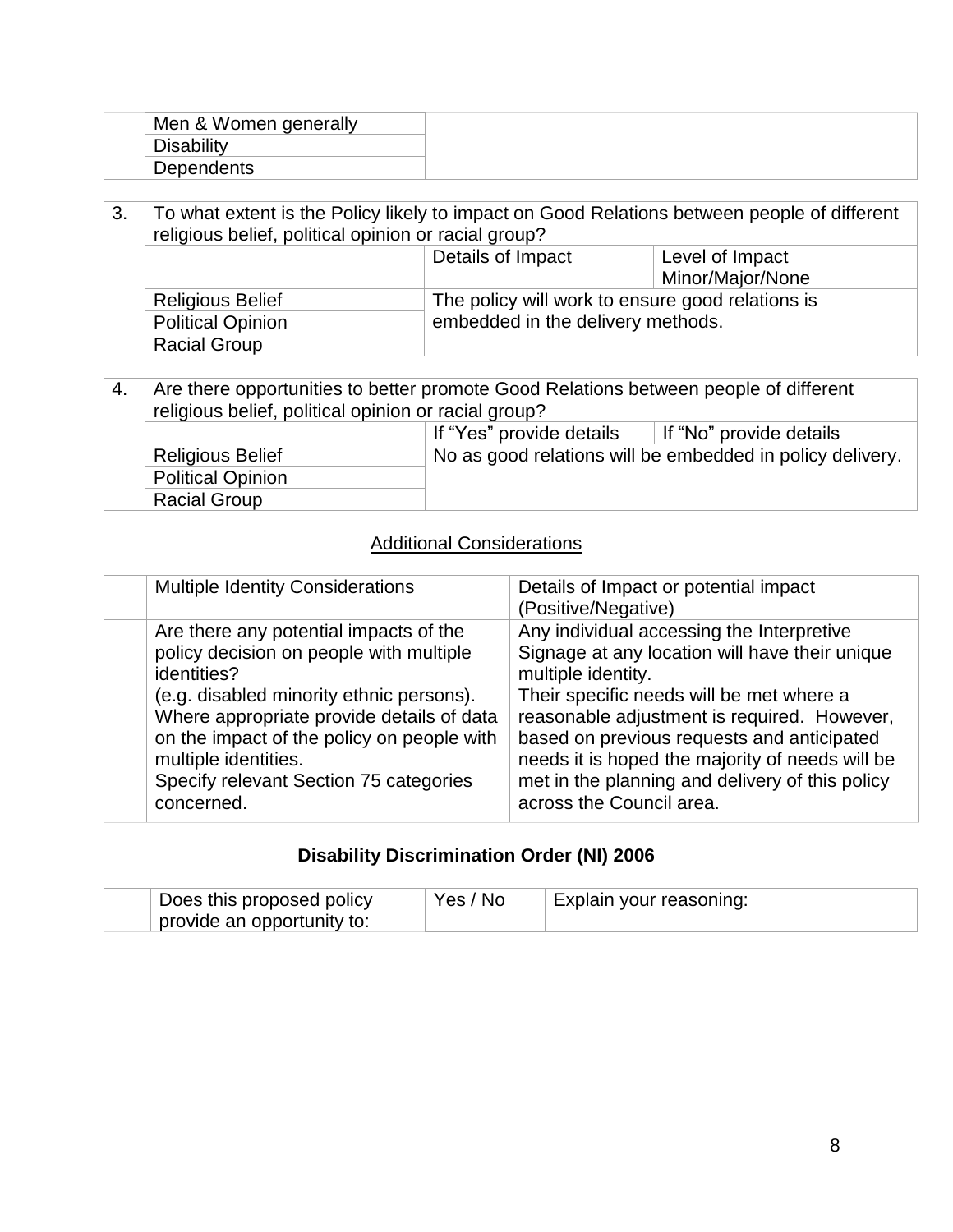|                                             | Yes | Improved interpretive signage will enable a  |
|---------------------------------------------|-----|----------------------------------------------|
| better promote positive                     |     | broader range of individuals to access the   |
| attitudes towards disabled                  |     | information and therefore be more            |
| people                                      |     | engaged in the tourism initiatives across    |
|                                             |     | the Borough.                                 |
| increase participation by<br>$\blacksquare$ |     | This will encourage participation in public  |
| disabled people in public                   |     | life. Where reasonable adjustments are       |
| life                                        |     | requested Council officers will have the     |
|                                             |     | opportunity to learn of needs and ensure     |
|                                             |     | they are identified for any future planning. |

#### Monitoring Arrangements

Section 75 places a requirement on the Council to have equality monitoring arrangements in place to assess the impact of policies and services, help identify barriers to fair participation and to better promote equality of opportunity.

| Outline what data you could<br>collect in the future to monitor<br>the impact of this policy /<br>decision on equality, good<br>relations and disability duties | Comments and complaints in relation to the delivery of<br>this policy |
|-----------------------------------------------------------------------------------------------------------------------------------------------------------------|-----------------------------------------------------------------------|
|-----------------------------------------------------------------------------------------------------------------------------------------------------------------|-----------------------------------------------------------------------|

I can confirm that the proposed policy / decision have been screened for:-

| Equality of opportunity and good relations |
|--------------------------------------------|
| Disabilities duties                        |

On the basis of the answers to the screening questions, I recommend that this policy / decision is:-

| Screened Out - No EQIA necessary (no impacts)     |
|---------------------------------------------------|
| Screened Out – Mitigating Actions (minor impacts) |
| Screened In - Necessary to conduct a full EQIA    |
| Please detail actions to be taken:                |
|                                                   |

Screening assessment completed by:-

Name: Laura Johnston Title: Tourism Development Officer Date: 23 October 2019 Signature: Laura Johnston

Director/Head of Service decision approved by: